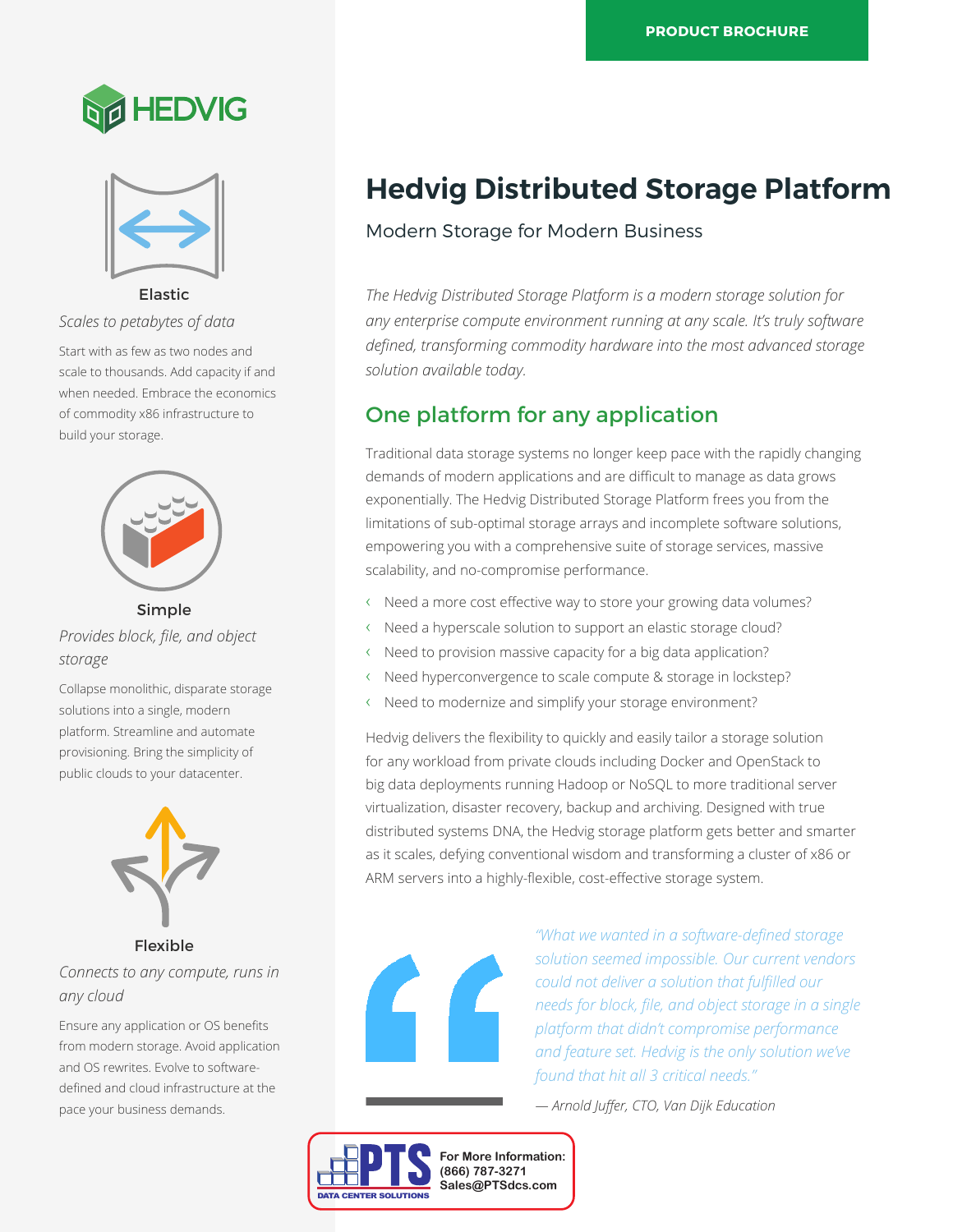### The Hedvig Architecture

Hedvig Storage Service

- ‹ Patented distributed systems engine that scales storage performance and capacity with off-the shelf x86 and ARM servers
- ‹ Delivers all of the storage options and capabilities required for an enterprise deployment

Hedvig Storage Proxy

- ‹ Lightweight VM or container that enables access to the Hedvig Storage Service via industry standard protocols
- ‹ Enables client-side caching and deduplication with local SSD and PCIe flash resources for fast local reads and efficient data transfers

#### Hedvig APIs

- ‹ REST and RPC-based application programming interfaces (APIs) for developers
- ‹ Enable access to all Hedvig storage features to automate provisioning and management with self-service portals, applications, and clouds

## An elastic storage cluster with predictable performance, reliability and cost

The Hedvig Distributed Storage Platform provides all of the capabilities required to support even your most demanding workloads. Hedvig powers in-software provisioning of file, block, and object storage with the flexibility to span private and public clouds, creating an elastic, hybrid cluster that can scale to thousands of nodes.

Hedvig software virtualizes and aggregates flash and spinning disk in a server cluster or cloud, presenting it as a single, elastic storage system. Organizations can spin up any number of Virtual Disks in just a few seconds via a graphical user interface (GUI), CLI, or RESTful API.

Policy and provisioning processes that normally take hours, days, or weeks now take just a few clicks and can even be performed from mobile devices. Provision and access Virtual Disks via a graphical user interface (GUI), CLI, or REST API and fully-customize each to fit the needs of your application.



## Hyperscale and Hyperconverged

The Hedvig Distributed Storage Platform supports flexible deployment of the Storage Proxy and Storage Service enabling configuration of a hyperscale system, a hyperconverged system – or both in a single storage cluster.

- ‹ Hyperscale: Scale compute and storage independently
- ‹ Hyperconverged: Scale compute and storage together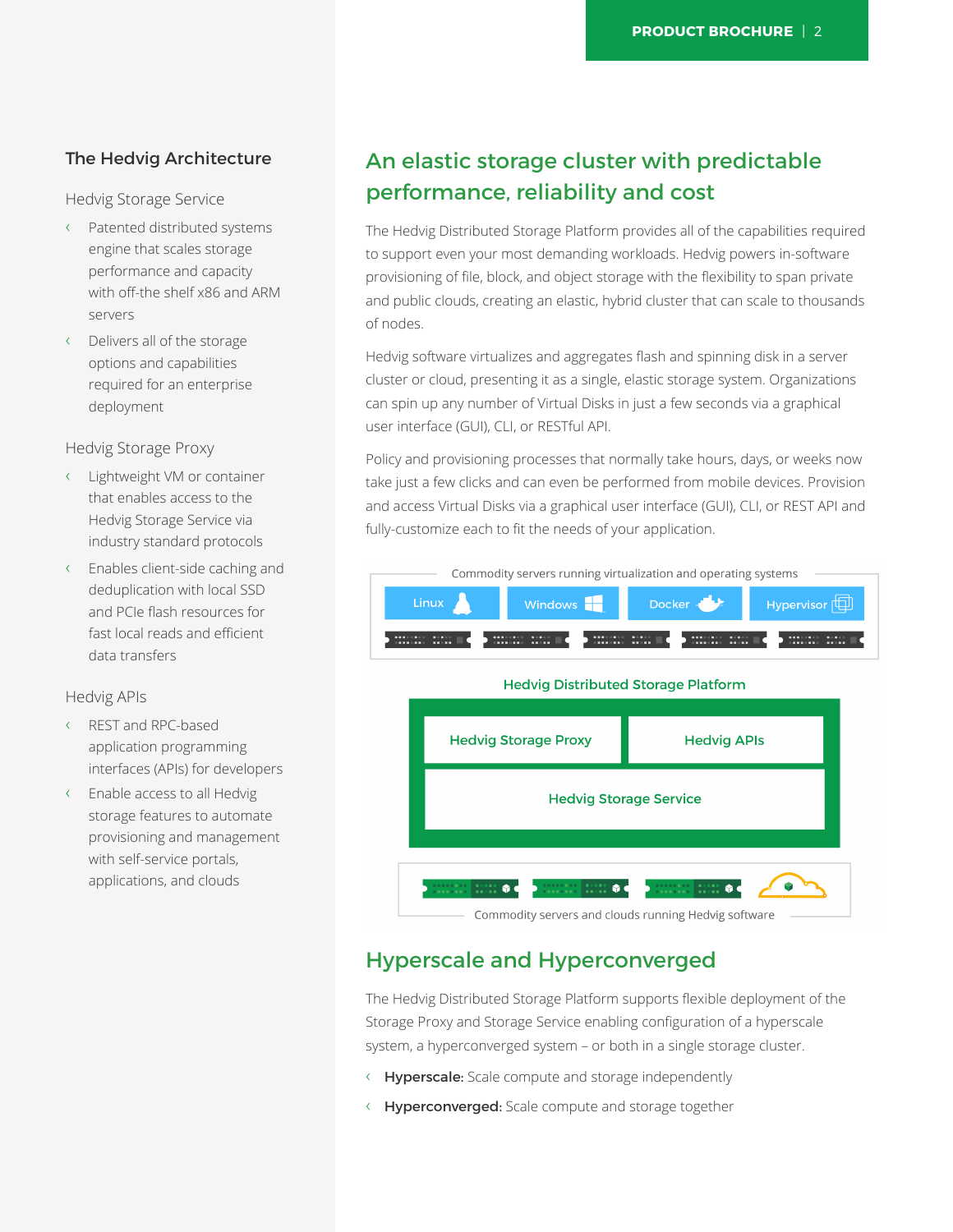*"Hedvig drastically simplifies our virtualized server infrastructure and enables us to really consolidate and transform our data center. It's easier to maintain, and it contributes significantly to the promise of the software-defined data center."*

*— Arnold Juffer, CTO Van Dijk Education*

*"The product is easy to use and it can grow with us. We just replace or add servers as we extend capacity and update the system in the future. Hedvig's approach is more predictable and leverages our investment in Cisco, which means a more predictable cost."*

*— Christoffer Niemi, IT Architect LKAB*

*"We chose Hedvig because of its versatility in delivering the best of both worlds. It provides capacity efficiency with dedupe, compression, thin provisioning, snapshots, and clones. But it also provides synchronous and asynchronous replication all in one product."*

*— Bertram Rutte, CEO & Founder Dovilo*

### Use Cases

The Hedvig Distributed Storage Platform delivers storage more effectively for traditional applications while accelerating your journey to modern applications.

#### Traditional Workloads

#### Server Virtualization

Hedvig's unique architecture supports the widest breadth of hypervisors, operating systems, containers, and clouds. The result is a single, scale-out storage platform that provides a consistent, high-performance workflow for provisioning storage in large, highly virtualized environments.

#### Backup

Hedvig scales dynamically with commodity servers to provide an efficient platform for secondary data for backup, archiving, business continuity, and disaster recovery. Built-in hybrid cloud support and storage efficiency features streamline on and off site data protection with the ideal economics and flexibility for long-term data retention.

#### VDI

Hedvig delivers fine-grained control of storage services to meet the unique demands of hosted virtual desktops. The software takes advantage of the latest high-performance flash storage options in modern servers, server-side caching, the cost economics of commodity infrastructure, and integrated data efficiency features to ensure the success of your VDI project.

#### New Workloads

#### Production Clouds

Hedvig's cloud-like storage provisioning delivers simplicity for infrastructure-asa-service (IaaS). It plugs seamlessly into cloud orchestration and service catalog tools like OpenStack and Mesosphere, and supports container technologies like Docker. A complete set of RESTful APIs ensure seamless integration into any and all automation and orchestration frameworks.

#### Test/Dev Clouds

Hedvig offers unparalleled simplicity and flexibility for storage provisioning in test/dev environments. By providing point-and-click provisioning with granular virtual disk policy selection as well as instant cloning, Hedvig makes it easy to deploy storage for development followed by a seamless move to production.

#### Big Data

Hedvig provides the ideal storage for big data. It's flexible storage architecture is a perfect match for the elastic nature of Hadoop and NoSQL. Tunable replication and built-in compression and deduplication means organizations can virtualize big data applications and build a "data lake" atop a single, unified data storage platform.